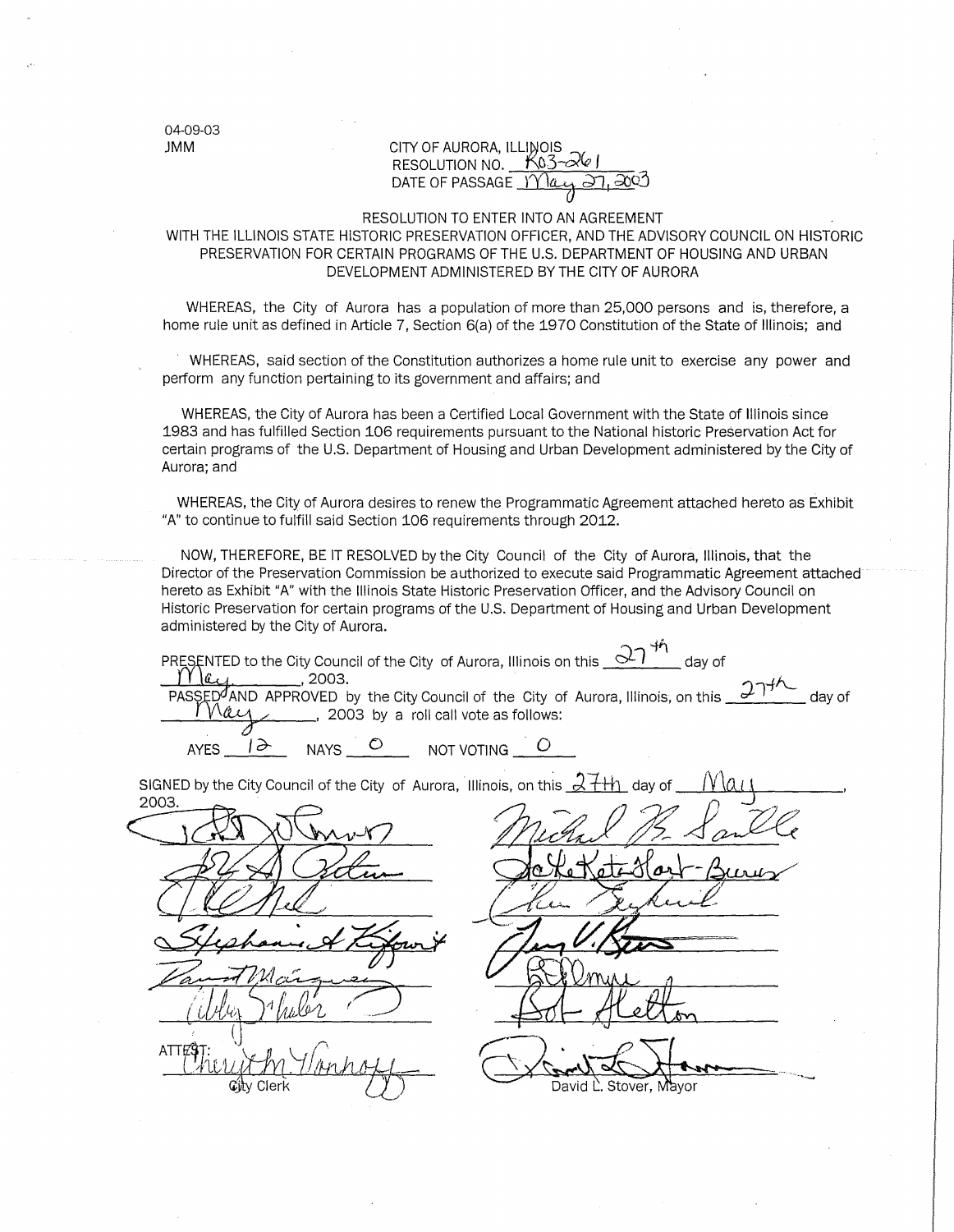## **PROGRAMMATIC AGREEMENT AMONG THE CITY OF AURORA, THE ILLINOIS STATE HISTORIC PRESERVATION OFFICER, AND THE ADVISORY COUNCIL ON HISTORIC PRESERVATION FOR CERTAIN PROGRAMS OF THE U.S. DEPARTMENT OF HOUSING AND URBAN DEVELOPMENT ADMINISTERED BY THE CITY OF AURORA**

- WHEREAS, the City of Aurora, Illinois (City) has determined that the implementation of its Community Development Block Grant (CDBG) and other U.S. Department of Housing and Urban Development (HUD) programs for Federal Fiscal Years 2002 - 2012 (listed in Appendix A) may have an effect on properties included or eligible for inclusion in the National Register of Historic Places; and
- WHEREAS, these programs are administered by the City's Community Development Department (Department) and encompass a variety of activities including: rehabilitation, new construction, demolition, and infrastructure improvements; and
- WHEREAS, the City has consulted with the Illinois State Historic Preservation Officer (SHPO) and the Advisory Council on Historic Preservation (Council) pursuant to Section 106 of the National Historic Preservation Act on 1966, as amended (16 U.S.C. 470f) and its implementing regulations, "Protection of Historic and Cultural Properties" (36 CFR Part 800); and
- WHEREAS, the City , the SHPO and the Council have determined that the City can more effectively fulfill its Section 106 review responsibilities for CDBG, HUD and IHDA program activities if a programmatic approach is used to delegate Section 106 compliance responsibilities to the City ; and
- WHEREAS, the City is a Certified Local Government with a historic preservation review commission and qualified professional staff who will carry out duties enumerated below.

NOW, THEREFORE, the City, the SHPO, and the Council agree that the programs shall be implemented in accordance with the following stipulations in order to take into account the effect of the undertaking on historic properties.

#### **STIPULATIONS**

#### I. **Qualified Personnel**

- A. The City shall ensure that it maintains a staff that meets the qualifications outlined in 36 CFR Part 61, the Secretary of the Interior's Professional Qualification Standards, hereafter referred to as Certified Staff.
- B. The City shall ensure that all historic preservation work carried out pursuant to this Agreement is carried out by or under the direct supervision of Certified Staff.

1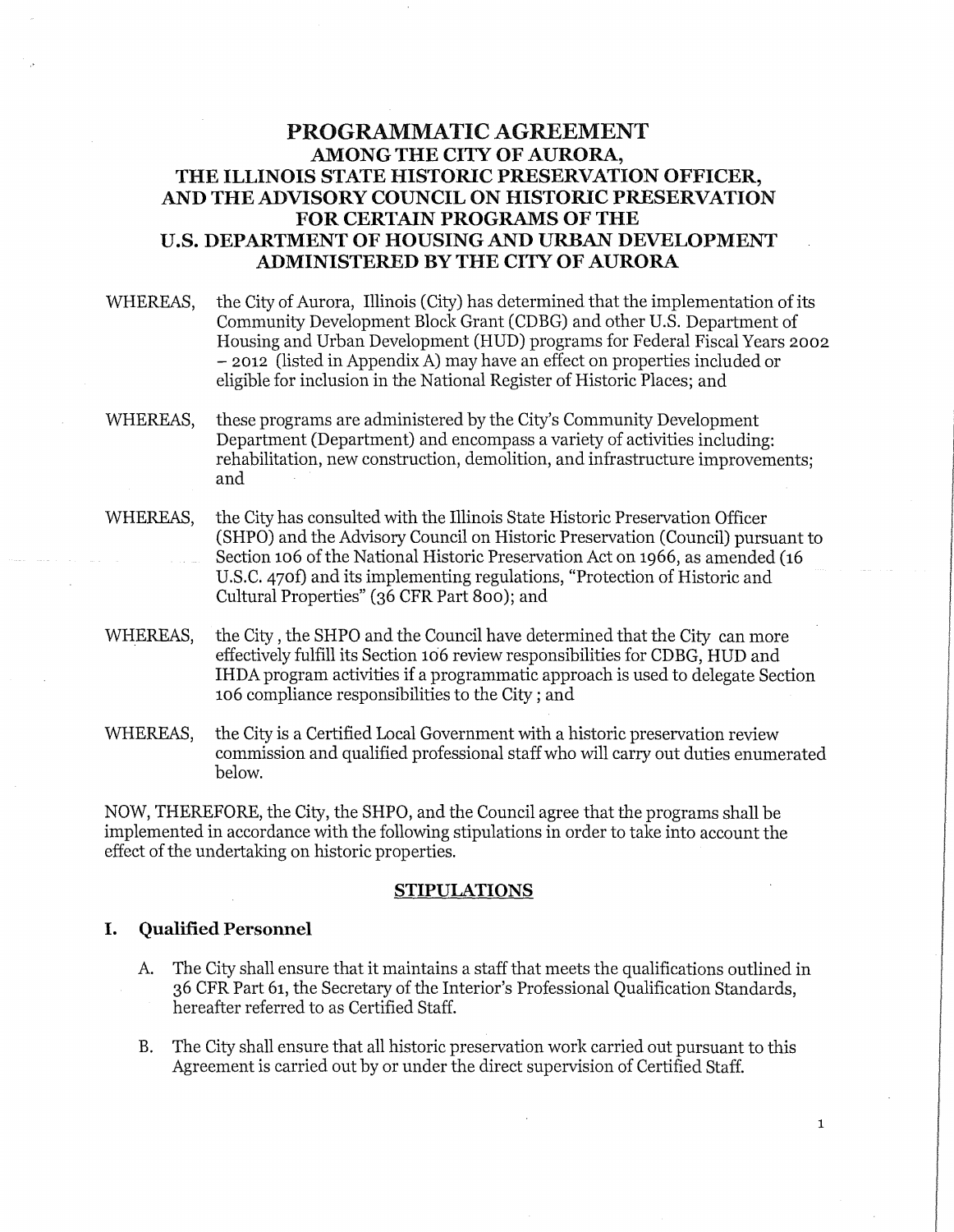- C. The City shall notify the SHPO annually whether it has employed or contracted with qualified professionals to carry out reviews under the terms of the Programmatic Agreement or whether it will require assistance from the SHPO. The vitae of qualified professionals and/or contractors shall be provided to the SHPO for review as a component of the Certified Local Government Annual Report.
- D. The City will notify the SHPO of any proposed staffing changes or vacancies. If the City does not have Certified Staff in place or if the SHPO does not certify a City staff person or consultant, then this Agreement will become null and void and the City instead will comply with 36 CFR Part 800-4 through 800.6 with regard to individual undertakings covered by this Agreement.

#### **II. Exempt Activities**

When the following activities are proposed for properties listed on the National Register or eligible for listing on the National Register, further review is not required because there is limited potential to affect the historic resource.

- A. Involvement of properties less than 50 years old not listed on or eligible for the National Register.
- B. Repair or replacement of electrical, plumbing, heating and ventilation systems or their components, when no structural alteration is involved. This includes repair or replacements of electrical panels, breakers, circuits, switches, receptacles and fixtures, plumbing and water lines, drains, sewers, fixtures, water heaters, heating vents, floor furnaces, wall heaters, central heat systems and gas lines.
- C. Painting of any exterior component which has previously been painted.
- D. Repair or replacement of existing curbs and sidewalks in kind (historic slate sidewalks are **NOT** exempt).

#### III. **Identification and Evaluation of Historic Properties**

- A. Identification of Historic Properties
	- 1. The City will continue to survey its historic properties and forward information on locally significant properties to the SHPO. This information will be conveyed via the Certified Local Government Annual Report.
	- 2. In conducting a local identification of historic properties the City shall review and consult:
		- a. The current listing of the National Register of Historic Places.
		- b. The current City of Aurora Local Landmarks list.
		- c. The Illinois Historic Sites Survey (1972).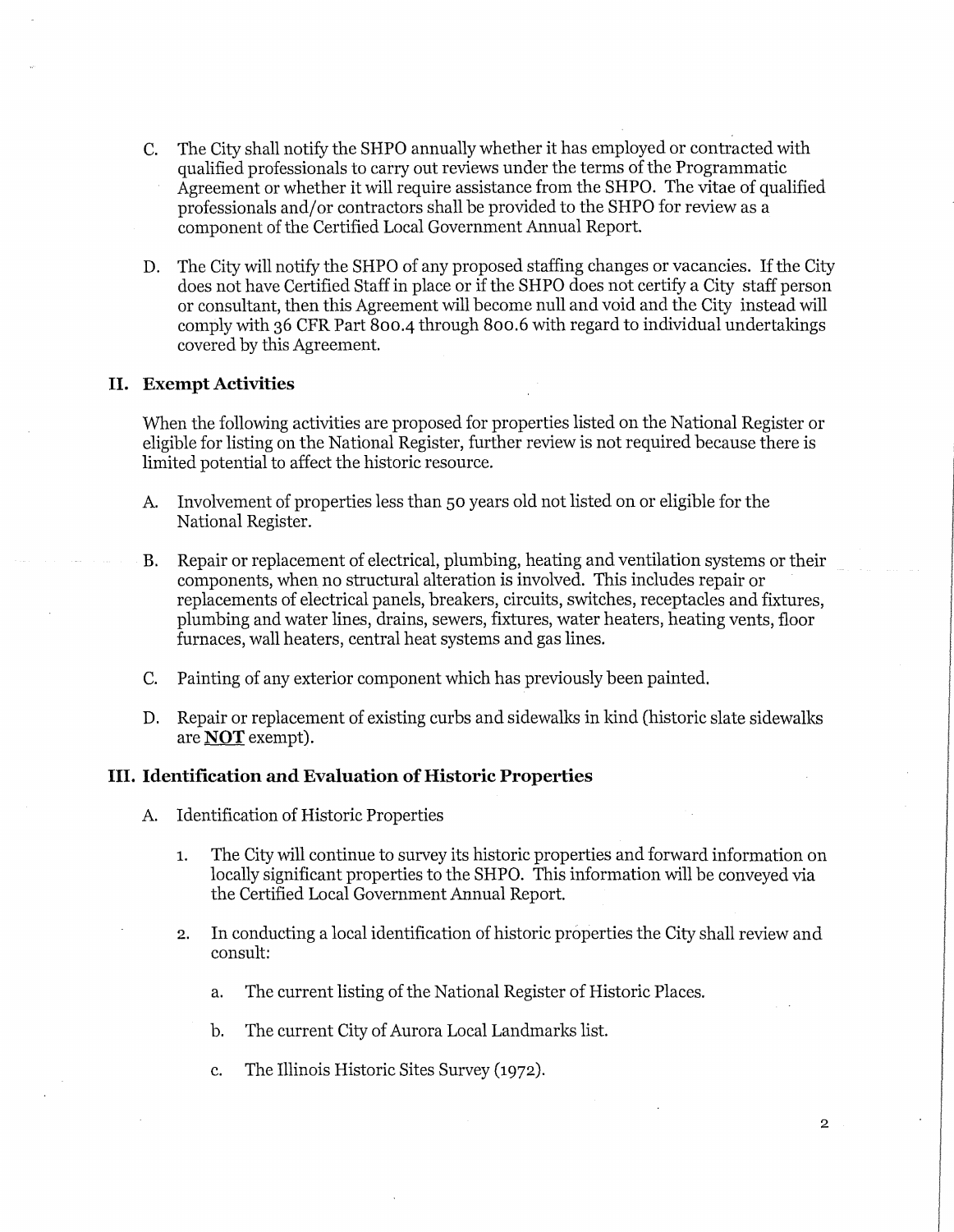- d. Designations of "primary significance" cataloged as part of the general survey of Aurora buildings.
- 3. When the City determines that additional information is required to adequately assess the presence of historic properties, additional surveys shall be conducted that are responsive to the nature of the undertaking. As appropriate, the focus of the identification surveys shall be on target areas rather than property-byproperty.
- B. Evaluation of National Register Eligibility
	- 1. Documentation for properties 50 years or older involved in a HUD or IHDA funded undertaking that are not individually listed in the National Register of Historic Places will be evaluated by Certified Staff. Certified Staff shall apply the National Register criteria and determine if the structures qualify for National Register eligibility.
	- 2. If Certified Staff has questions concerning the eligibility of a certain property, he or she will forward documentation to the Aurora Historic Preservation Commission (Commission) for evaluation and recommendation.
	- 3. If the Commission has questions concerning the eligibility of a certain property, they will forward documentation to the SHPO for evaluation and recommendation. If the Commission chooses not to accept the recommendation of the SHPO, in this instance, they will forward adequate documentation, including the views of the SHPO, to the Keeper of the National Register of Historic Places for a formal determination of eligibility in accordance with 36 CFR Part 800,4(c). The SHPO shall be notified accordingly.
	- 4. Certified Staff may submit eligibility determinations for properties to the Aurora Historic Preservation Commission and SHPO concurrently in order to expedite the Section 106 review.
	- 5. Properties determined to be not listed on the National Register or not eligible for the National Register will be documented as such by Certified Staff and a copy of that determination will be included in the individual project files.

#### IV. **Treatment of Historic Properties**

A Properties listed on the National Register, eligible for listing on the National Register, and which have been determined to meet the National Register criteria in accordance with Stipulation III shall be treated in accordance with this section.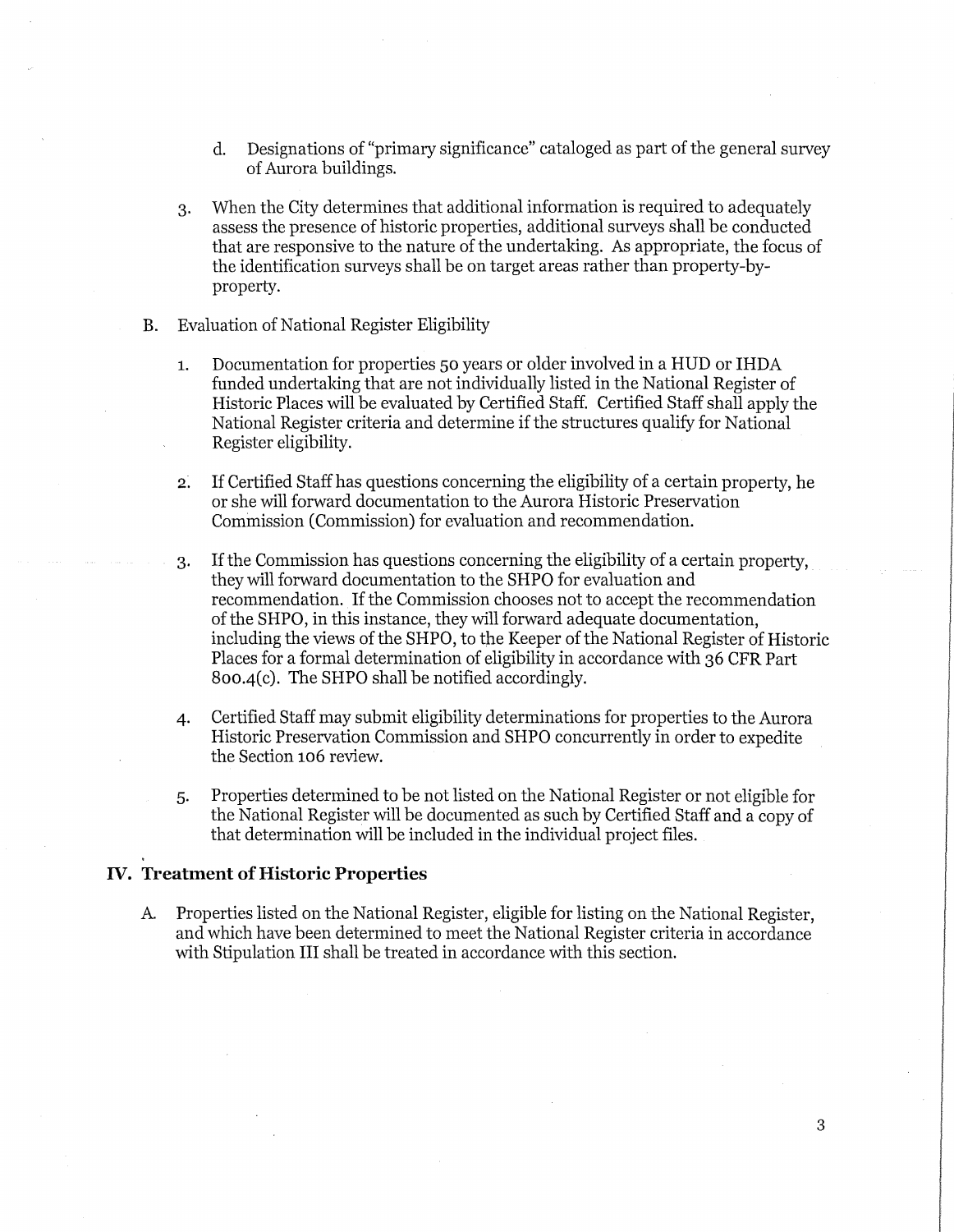#### B. Rehabilitation

- 1. The City shall ensure that work write-ups of plans and specifications for all rehabilitation activities not listed as exempt under Stipulation II are developed in accordance with the recommended approaches in *The Secretary of the Interior's Standards for Rehabilitation and Guidelines for Rehabilitating Historic Buildings* (Standards). The City may also use *"City of Aurora Historic Districts and Landmarks Guidelines",* which are based upon the Standards and have been approved by the SHPO.
- 2. Prior to the initiation of rehabilitation activities, program recipients shall submit work write-ups or plans, photographs and specifications which evidence adherence to the Standards to Certified Staff for review and approval. These plans must be complete enough in order to facilitate understanding of the proposed project.
- 3. Should Certified Staff recommend modifications to the work write-up or plans and specifications to ensure that the project meets the Standards, program recipients shall make the appropriate modifications and submit revised work write-ups or plans to Certified Staff. Should program recipients determine that they cannot make the modifications recommended by Certified Staff to meet the Standards, program recipients shall consult further with the Commission. If Certified Staff, in consultation with the Commission, determine that the project meets the criteria of adverse effect, the City will consult with the SHPO to develop a Standard Mitigation Measures Agreement in accordance with Stipulation V. If the SHPO determines that the Standard Mitigation Measures do not apply, the City shall notify the Council and initiate the consultation process set forth in 36 CFR Part 800.5(e).
- 4. If a project will have no effect or no adverse effect on historic resources, it may proceed after review and documentation in individual project files by Certified Staff.
- C. Demolition and Relocation of Historic Properties
	- 1. Recipients shall not proceed with the demolition or relocation of contributing buildings within an historic district or properties listed in or eligible for listing in the National Register until the procedures set forth in this section are completed.
	- 2. Demolition or relocation of properties that are included in or eligible for inclusion in the National Register, listed as contributing buildings within a historic district or included in the surveys listed in Section III.A.2., parts a through f, will be reviewed by the Commission on a case by case basis. The City and Certified Staff will submit the following documentation to the Commission for review:
		- a. Location (including map) and description of the property proposed for demolition or relocation, including views of the public.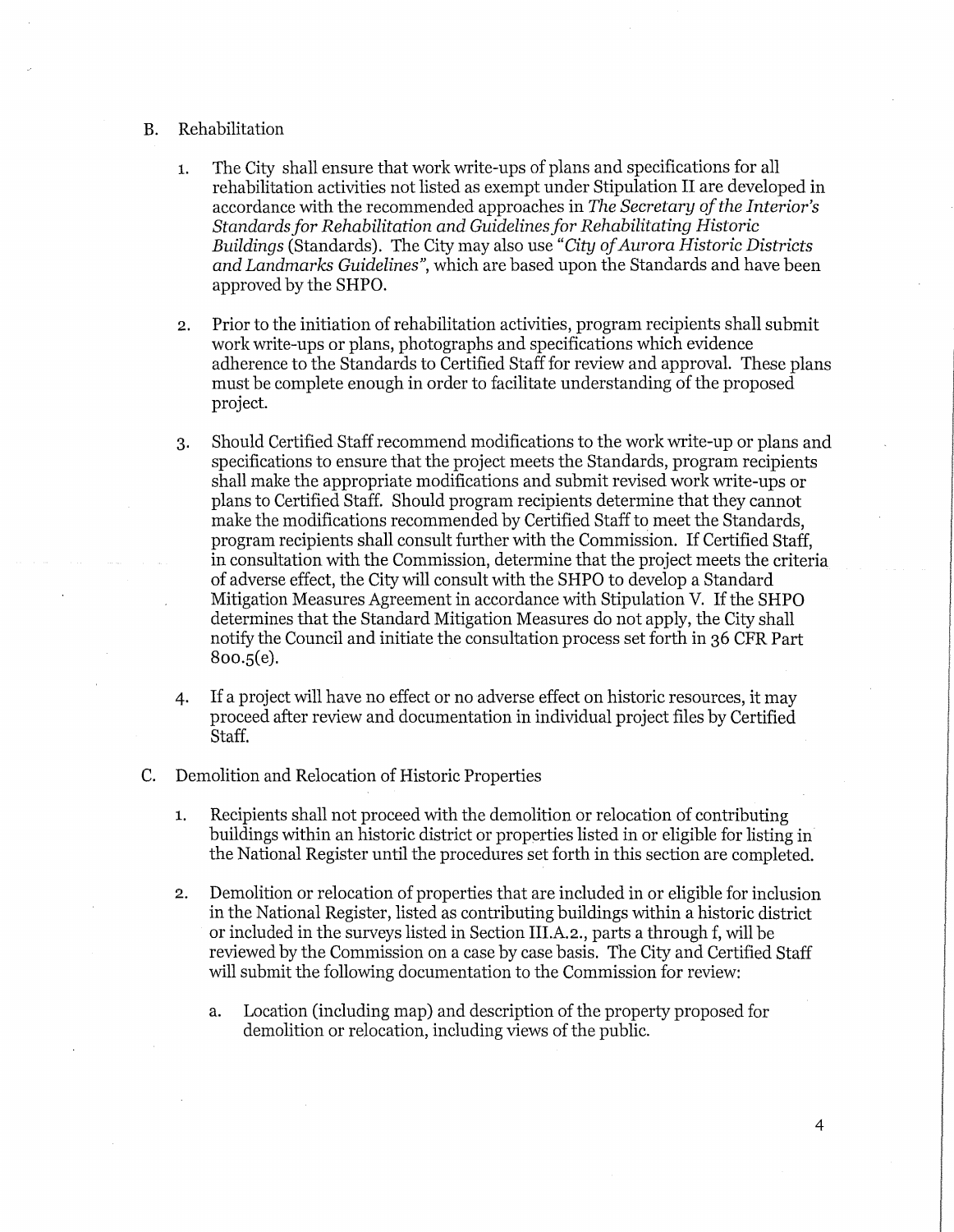- b. Reasons for demolition, including documentation of building code violations, structural reports citing building deficiencies and estimated cost for rehabilitation; or reasons for relocation.
- c. A cost comparison of rehabilitation versus property acquisition and demolition and summary of alternatives considered.
- d. Photographs of the property depicting its current condition.
- e. Future plans for the site.
- f. Proposed site for relocation.
- 3. If the Certified Staff, in consultation with the Commission, determine that demolition or relocation cannot be avoided, the City will consult with the SHPO to develop a Standard Mitigation Measures Agreement in accordance with Stipulation V. If the SHPO specifies that the Standard Mitigation Measures do not apply, the City shall notify the Council and initiate the consultation process set forth in 36 CFR Part 800.5(e).
- D. New Construction

Program recipients shall ensure that the design of new construction, infill construction, or additions to historic buildings is compatible with the historic qualities of the historic district or adjacent historic buildings in terms of size, scale, massing, design, features, and materials, and is responsive to the recommended approaches for new construction set forth in the Standards.

- 1. Program recipients shall develop preliminary design plans in consultation with the City. Final plans and specifications will be submitted to Certified Staff for review and approval prior to the initiation of construction activities.
- 2. If Certified Staff, in consultation with the Commission, determine that the design of the new construction does not meet the Standards or would otherwise result in an adverse effect to historic properties, the City shall consult with the SHPO to develop a Standard Mitigation Measures Agreement in accordance with Stipulation V.
- 3. If the SHPO determines that the Standard Mitigation Measures do not apply, the City shall notify the Council and initiate the consultation process set forth in 36 CFR Part 800.5(e).
- E. Handicapped Accessibility

Handicapped accessibility projects undertaken by the City to comply with the American Disabilities Act and other local and federal requirements will follow these guidelines: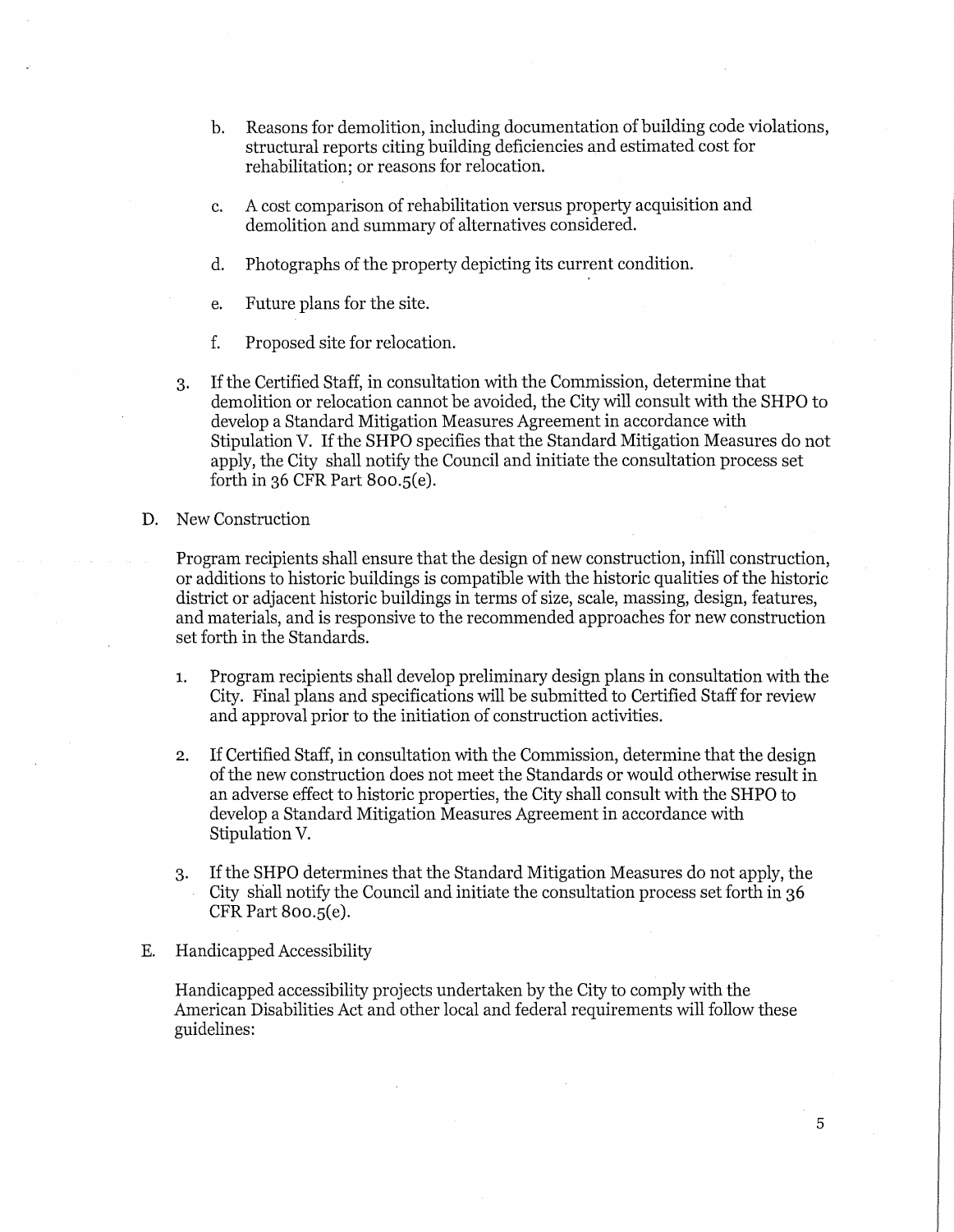- 1. The City will explore all alternative methods to provide handicapped accessibility to historic buildings consistent with the Standards, National Park Service Brief Number 32 "Making Historic Properties Accessible," and the Department of the Interior's report *Access to Historic Buildings for the Disabled: Suggestions for Planning and Implementation.*
- 2. To the extent feasible, handicapped accessibility features will not be located on primary elevations of historic buildings and will not result in the removal of significant historic or architectural features or materials. Final plans and specifications for handicapped accessibility projects shall be reviewed and approved by Certified Staff to determine if the projects meet these guidelines. If the Certified Staff, in consultation with the Commission, determine that the Standards cannot be met or if the project could have an adverse effect on a historic property, then prior to taking any action, the City will consult with the SHPO and initiate procedures set forth in Stipulation V.
- G. Site Improvements and Public Improvements
	- 1. Site and public improvements within historic districts including sidewalk improvements, repaving of streets, installation of landscaping, street lighting and street furniture and other infrastructure improvements will adhere to the Standards. These improvements will be designed to ensure that characterdefining elements of historic properties are preserved through repair or replacement in kind. Any new materials or features introduced in a historic district will be responsive to the character of that district.
	- 2. Final plans and specifications for site and public improvement projects shall be reviewed and approved by Certified Staff. If the Standards cannot be met or if the project could have an adverse effect on historic properties, then prior to taking any action the City will consult with the Commission.
- H. Emergency Undertakings
	- 1. When emergency demolition is required for historic properties associated with a HUD funded activity, Certified Staff will conduct an immediate review, if conditions allow. The existence of an emergency situation shall be based upon the need to eliminate an imminent threat of the health and safety of residents as identified by local building inspectors, fire department officials or other local officials.
	- 2. The City shall forward documentation to Certified Staff for review immediately upon notification that an emergency exists. Documentation should include:
		- a. Nature of the emergency
		- b. Historic property involved
		- c. Current condition of the building, including photographs

6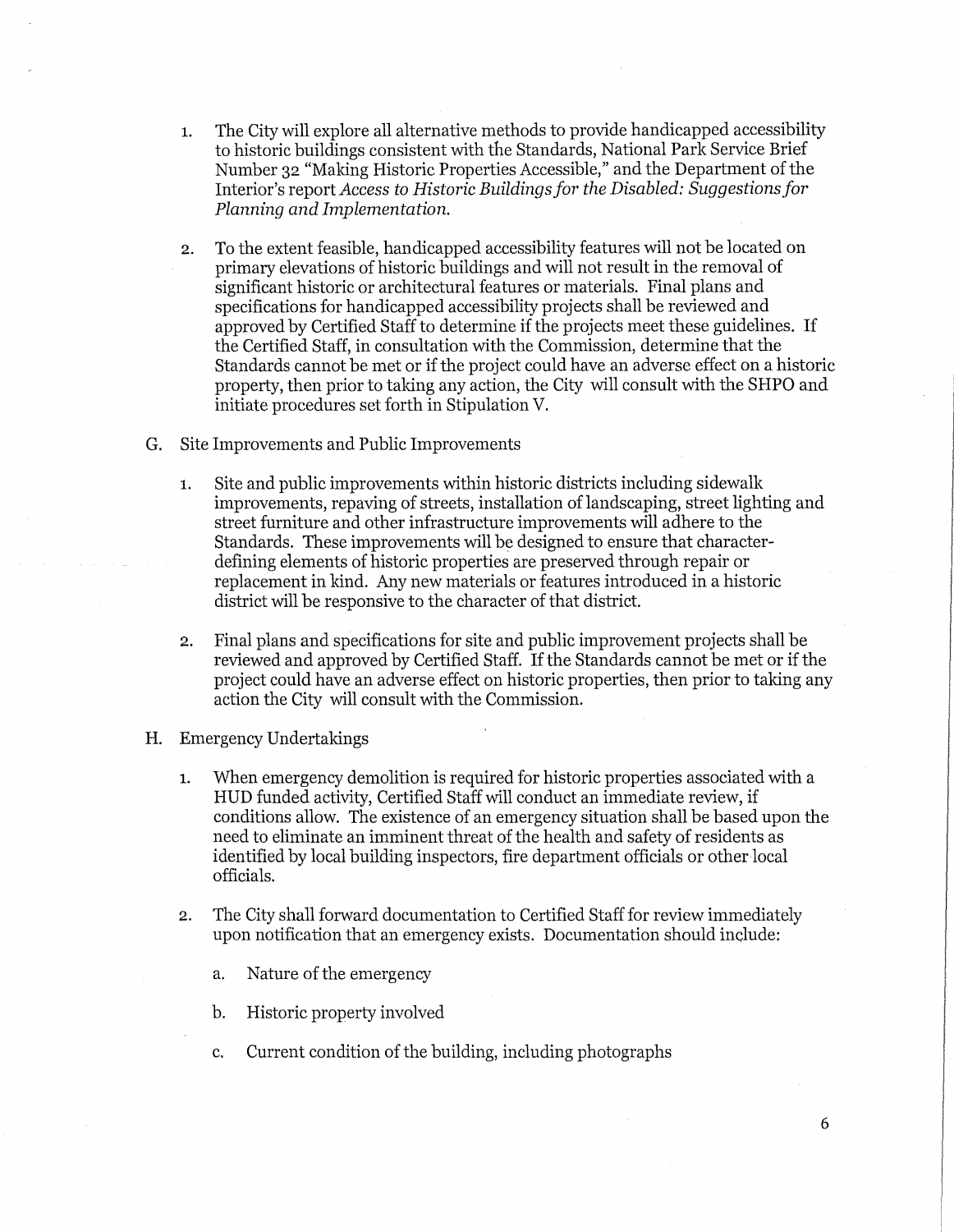- d. Time frame allowed by local officials to respond to, or correct, the emergency situation.
- 3. The City shall consult with the SHPO to the greatest extent possible given particular circumstances.
- 4. The City shall ensure that any mitigation measures recommended by the Certified Staff or SHPO are implemented, if feasible.

#### **V. Resolution of Adverse Effects**

- A. If the City, in consultation with the Commission, determine that a project meets the Criteria of Adverse Effect, the City shall consult with the SHPO to determine whether the historic properties should be treated in accordance with the Standard Mitigation Measures outlined in Appendix B or reviewed in accordance with 36 CFR Part 800.5(e).
	- 1. The City shall submit to the SHPO, background documentation to include an analysis of alternatives, recent structural reports or assessments of conditions, cost estimates for rehabilitation, programmatic and economic considerations, and marketing studies.
	- 2. If the SHPO determines that a proposed demolition is an acceptable loss or no prudent and feasible alternatives exist to implementing the undertaking without adverse effects, the City, the SHPO and the program recipient shall execute a Standard Mitigation Measures Agreement as outlined in Appendix B.
	- 3. Upon receipt of the Standard Mitigation Measures Agreement from the City, program recipients shall sign the Agreement and return the original to the City within 30 days following receipt. In cases where the City may act as program recipient, the City will consult in the Standard Mitigation Measures Agreement with the SHPO. No further review of the undertaking is required by the Council.
	- 4. If program recipients object to the terms of the Standard Mitigation Measures· agreement, the program recipients shall notify the City and SHPO and initiate the consultation process set forth in 36 CFR Part 800.5(e).
- B. Standard Mitigation Measures Agreements shall not be executed when one of the following circumstances exist.
	- 1. The SHPO determines that the Standard Mitigation Measures do not apply to an undertaking.
	- 2. Program recipients object to the Standard Mitigation Measures proposed by the City.
	- 3. The City fails to respond within 30 days.
	- 4. The undertaking will adversely affect a National Historic Landmark.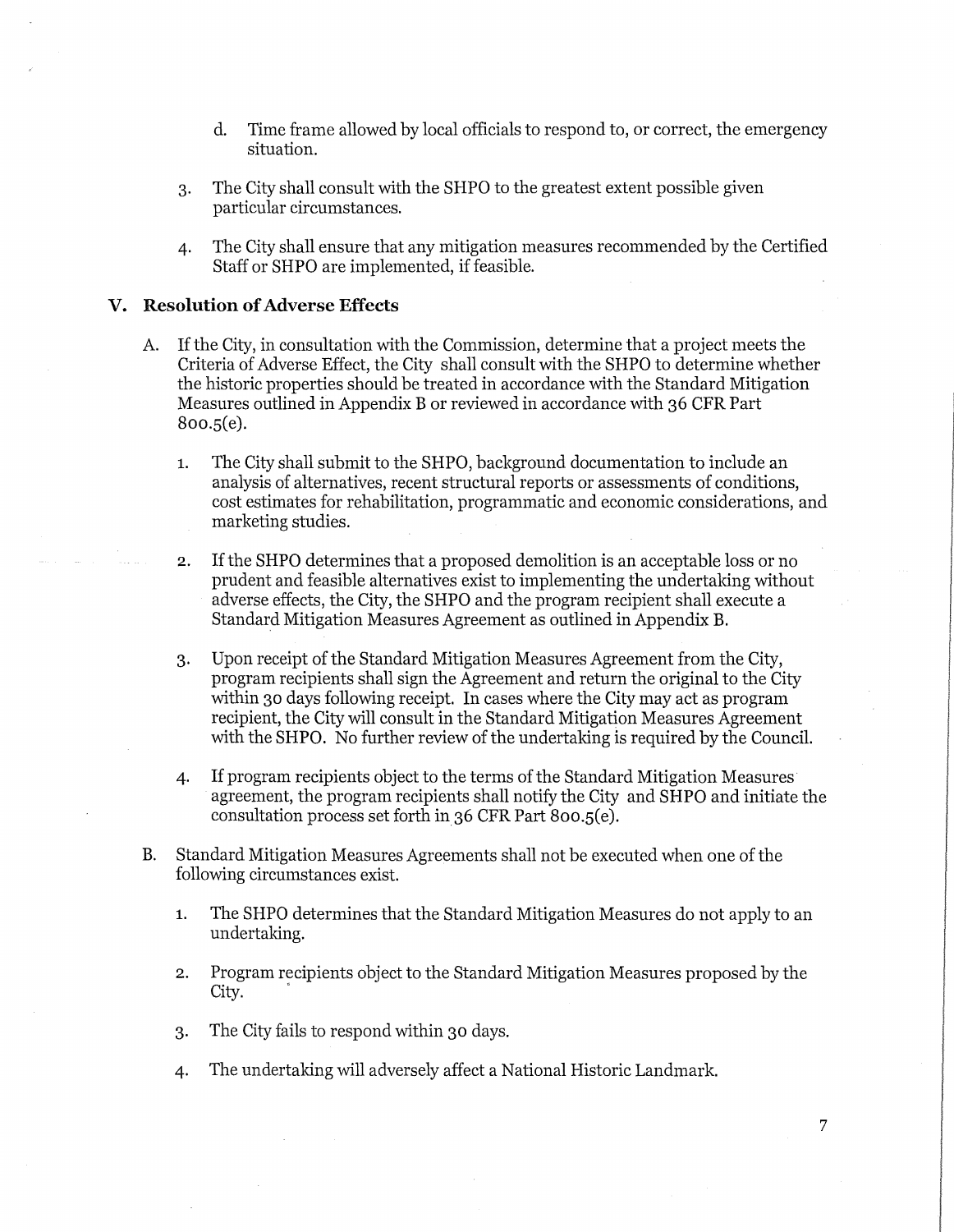- 5. The public objects during the open Aurora Preservation Commission meeting or by certified letter.
- 6. Historic human remains are present within the area of potential effect.

#### **VI. Treatment of Archeological Sites**

- A. The City shall notify the SHPO when ground disturbing activities over an acre are part of a local undertaking.
	- 1. The City shall request the SHPO's opinion regarding the potential effect of such activities on archeological properties prior to initiation of project activities. If the SHPO can determine that there is a high probability for the presence of significant archeological sites or cultural remains within the project area, the City or program recipients shall contract qualified archeologists to conduct archeological surveys. The City shall forward the scope of work for the archeological survey to the SHPO for review and approval.
	- 2. If the City and the SHPO determine that there is the potential for archeological properties listed in or eligible for listing in the National Register, the City and the program recipients shall seek ways to avoid the archeological properties. If the properties cannot be avoided, the City and the SHPO shall develop a data recovery plan that is consistent with the Secretary of the Interior's Standards and Guidelines for Archeological Documentation (48 CFR 44734-37) and take into account the Council's publication, "Treatment of Archeological Properties," its subsequent revisions and appropriate State guidelines. The City shall ensure that the approved plan is implemented by qualified archeologists.

#### **VII. Public Involvement**

- A. Each year the City will notify the public of the City's current CDBG program and make available for public inspection documentation on the City's CDBG program. Included in this documentation will be general information on the types of activities undertaken with CDBG funds, information on identified historic properties in the community which might be affected by these activities, the amount of CDBG funds available in the current program year, and how interested persons can receive further information on the program.
- B. At any time during the implementation of the measures stipulated in this Programmatic Agreement, should the public raise an objection pertaining to the treatment of an historic property, the City shall notify the Commission and take the objection into account. Program recipients, the City, the Commission, the SHPO, or the Council, when requested by the objector, shall consult to resolve the objection. Program recipients are not required to cease work while objections are being reviewed, but the City reserves the right to halt work in light of valid arguments from the public.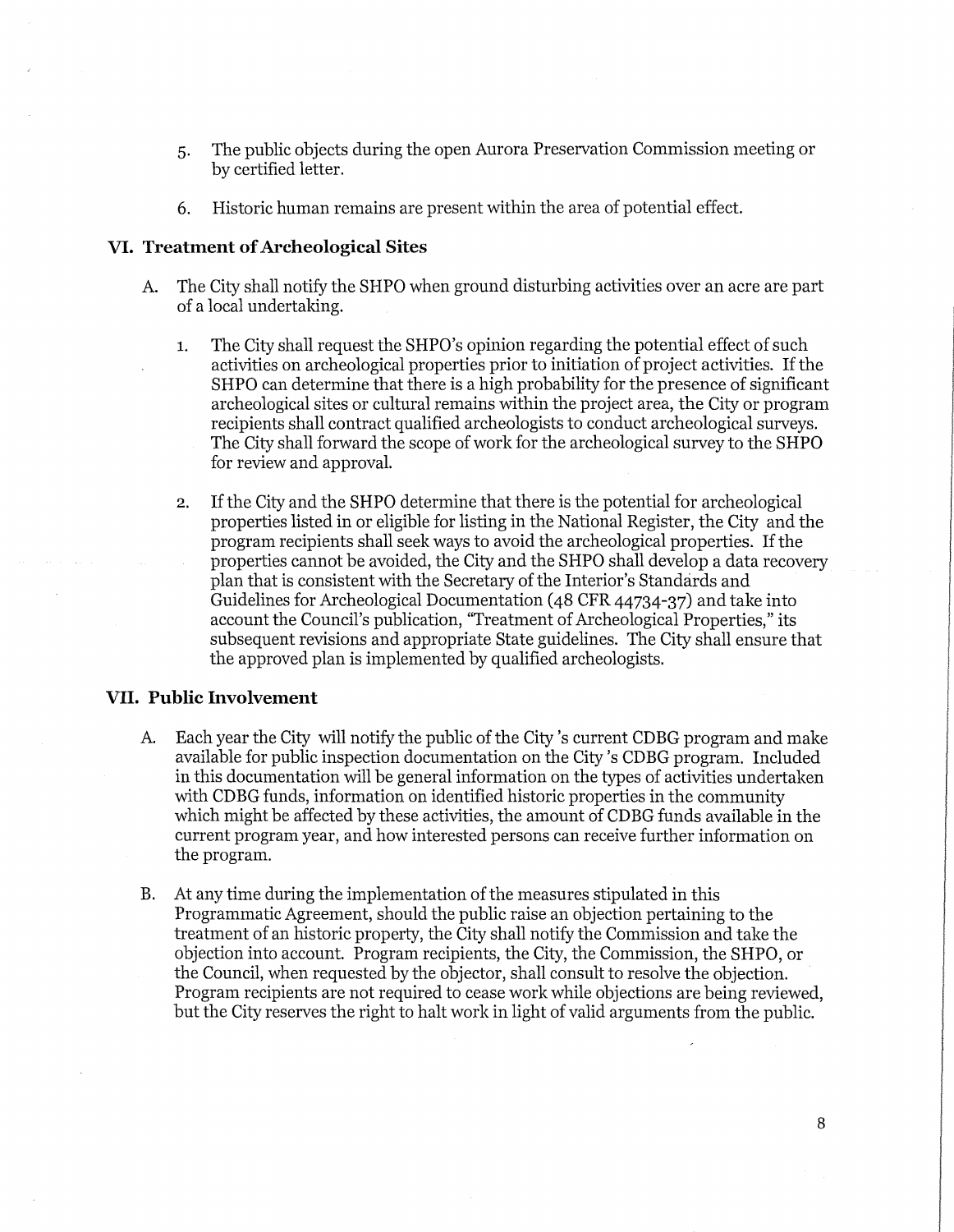#### **VIII. Administration, Monitoring and Reporting**

- A. The SHPO shall provide comments within 30 days for reviews or comments requested by the City or the Commission, with the exception of emergency undertakings. In the event that the SHPO fails to comment within the 30 day time period, the City can assume that the SHPO concurs.
- B. The SHPO shall conduct periodic training workshops for Certified Staff to review the requirements of this Programmatic Agreement. The SHPO shall also provide guidance related to implementation of the terms of the Programmatic Agreement.
- C. The City shall ensure the SHPO of documentation for local undertakings which involve historic properties and were subject to the terms of the Programmatic Agreement in individual project or environmental files. Each project file shall include at a minimum:
	- 1. Documentation why one of the exemptions from review is applicable.
	- 2. Comments from Certified Staff, the Commission or the SHPO regarding the National Register eligibility of the property.
	- 3. Proposed treatment of historic properties.
	- 4. Before and after photographs.
	- 5. Work write-ups
	- 6. Date the project was completed.
- D. Documentation shall be available for review by the SHPO or Council following reasonable notice.
- E. The SHPO shall conduct periodic monitoring visits of the City's project sites to ensure compliance with actions, plans, documents and agreements approved by the City, the SHPO or Council pursuant to this Programmatic Agreement.
- F. Nothing in this agreement shall be construed as meaning that the City cannot request the advice or assistance of the SHPO at any time.
- G. As a component of the Certified Local Government Annual Report, the City shall summarize activities carried out under the terms of this Programmatic Agreement. The report will be submitted no later than June 1 of each year. The Annual Report shall include:
	- 1. List of property addresses submitted for review.
	- 2. Program in which the undertaking took place.
	- 3. Evaluation of National Register eligibility, and if eligible, the finding of effect.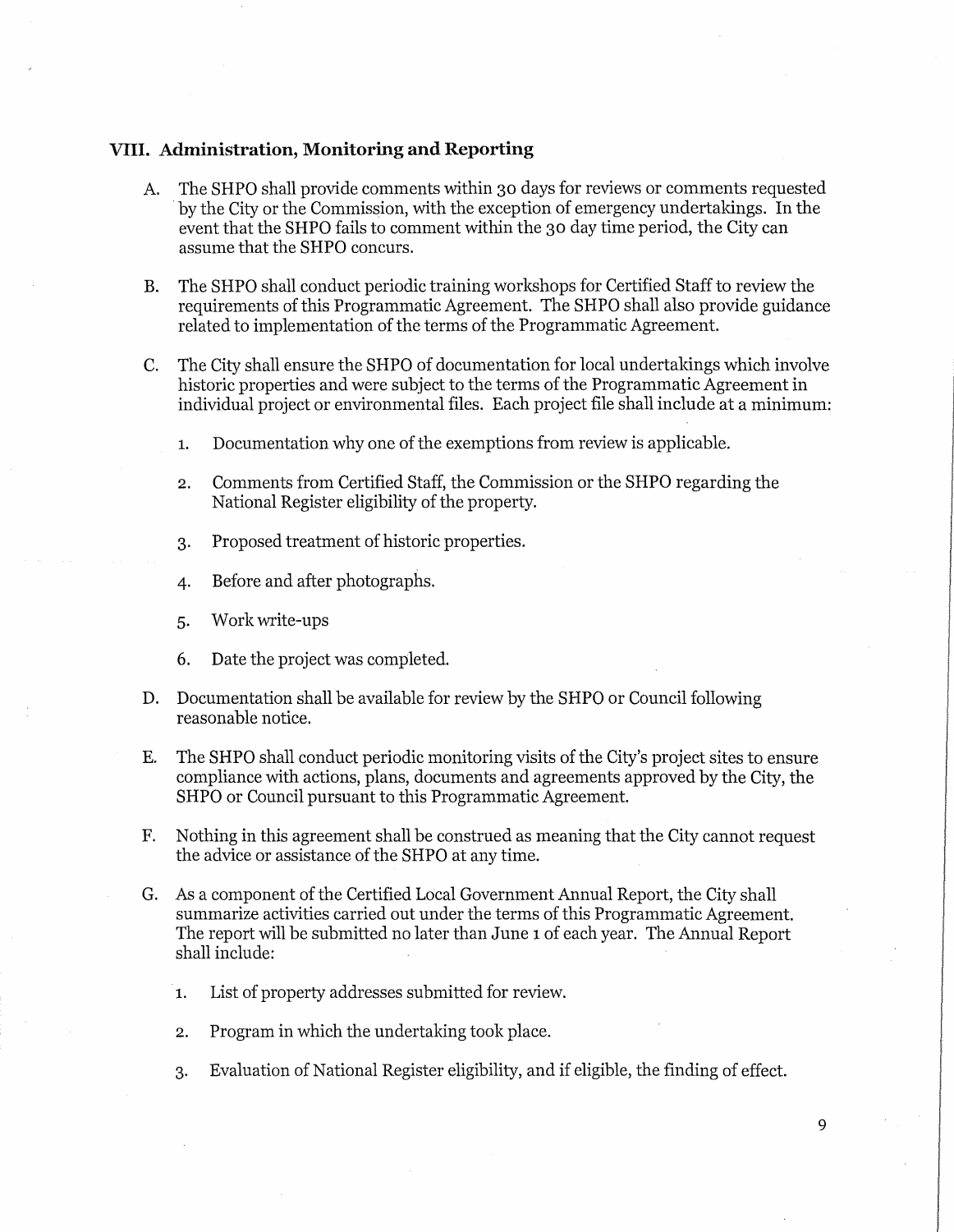#### **IX. Effective Date**

This Programmatic Agreement shall take effect on the date it is signed by all the parties, including the City, the SHPO and the Council. The Programmatic Agreement will remain in effect until September 30, 2012, unless terminated due to failure to comply with the terms of the agreement.

#### **X. Amendments**

- A. Any party to this Programmatic Agreement may request it be amended or modified, whereupon the City, SHPO and Council will consult in accordance with 36 CFR Part 800.13 to consider such revisions.
- B. Any resulting amendments or addenda shall be developed and executed among the City, SHPO and Council in the same manner as the original Programmatic Agreement.

#### **XI. Termination**

Any party to the Programmatic Agreement may terminate the Agreement by providing 30 calendar days notice to the other parties, provided that the parties will consult during the period prior to termination to seek agreement on amendments or other actions that would avoid termination.

#### **XII.Compliance with Agreement**

Execution and implementation of this Programmatic Agreement and carrying out its provisions evidences that the City has satisfied its Section 106 responsibilities for all individual undertakings of the programs.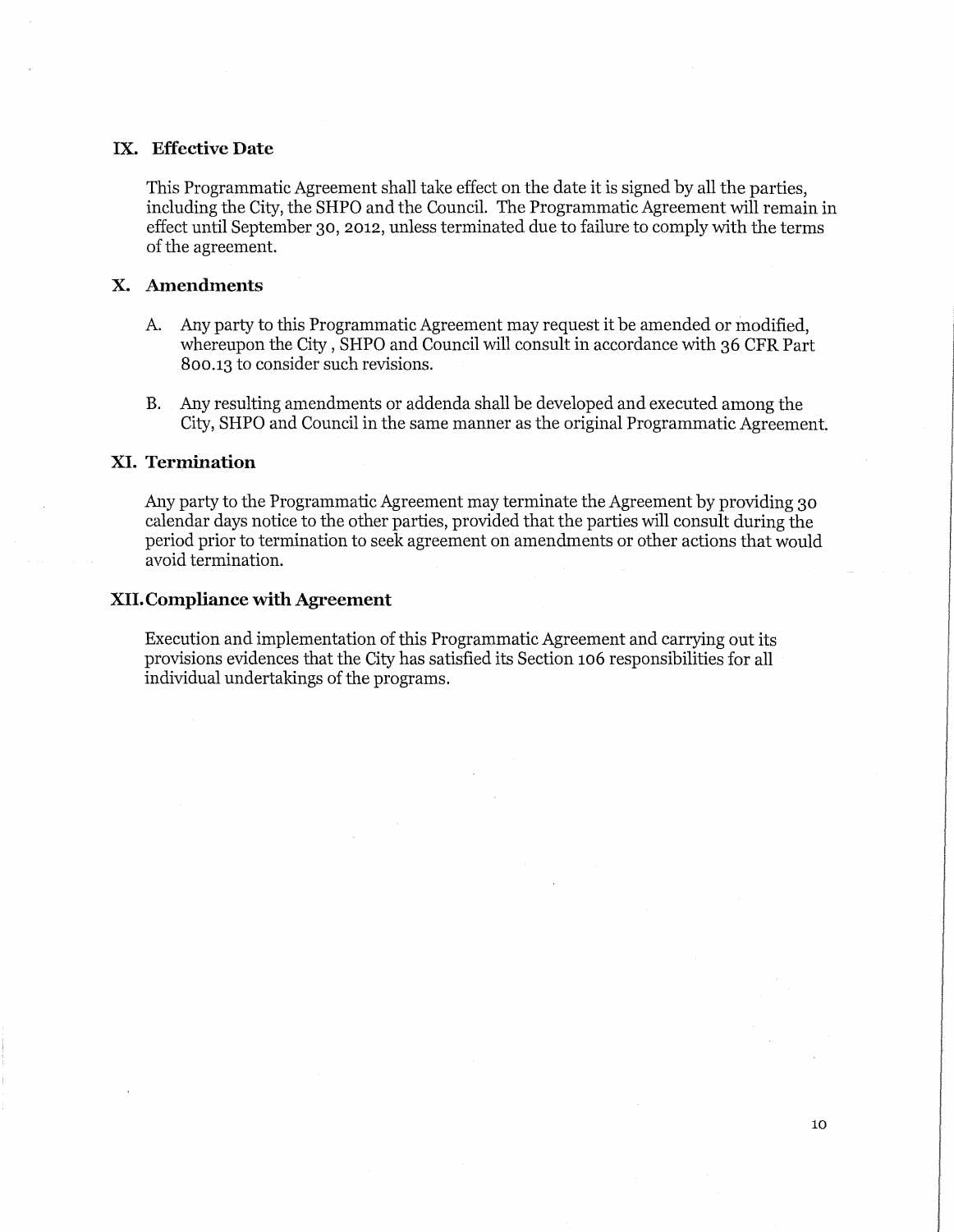## ADVISORY COUNCIL ON HISTORIC PRESERVATION

By: Date: *Q* **ILLINOIS! STATE HISTORIC PRESERVATION OFFICER**  rne Et Caart By: CITY OF AURORA 05-27-03  $\overline{By:}$ Date: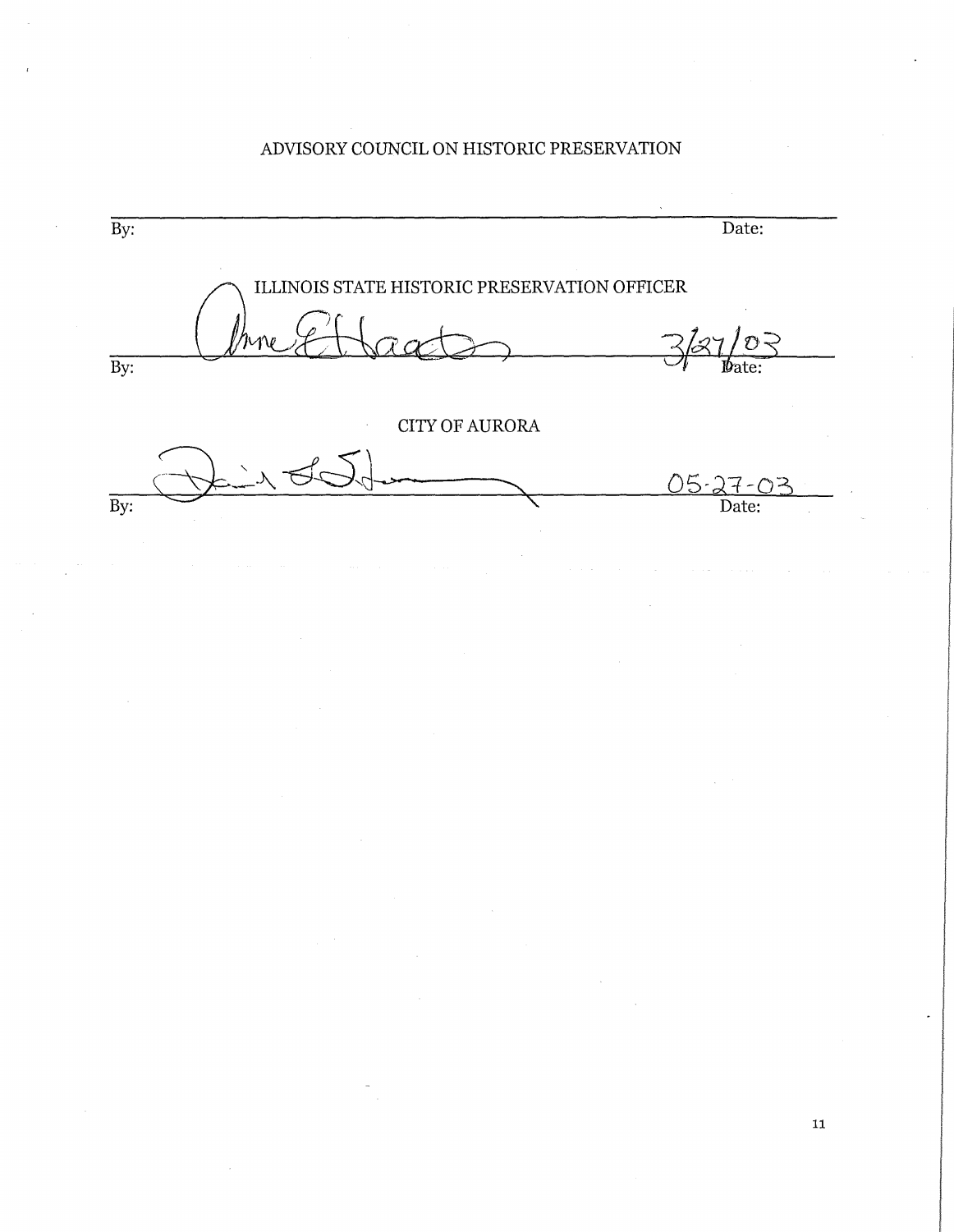### **APPENDIXA**

## **Programs Administered by the City of Aurora**

# **U.S. Department of Housing and Urban Development Programs**

1. Community Development Block Grant

(a.) -Preservation Deferred Loans

(b.) -Non-Profit Rehabilitation Grants

(c.) -Emergency Deferred Loans

(d.) -Any other approved CDBG Grants

2. Section 108